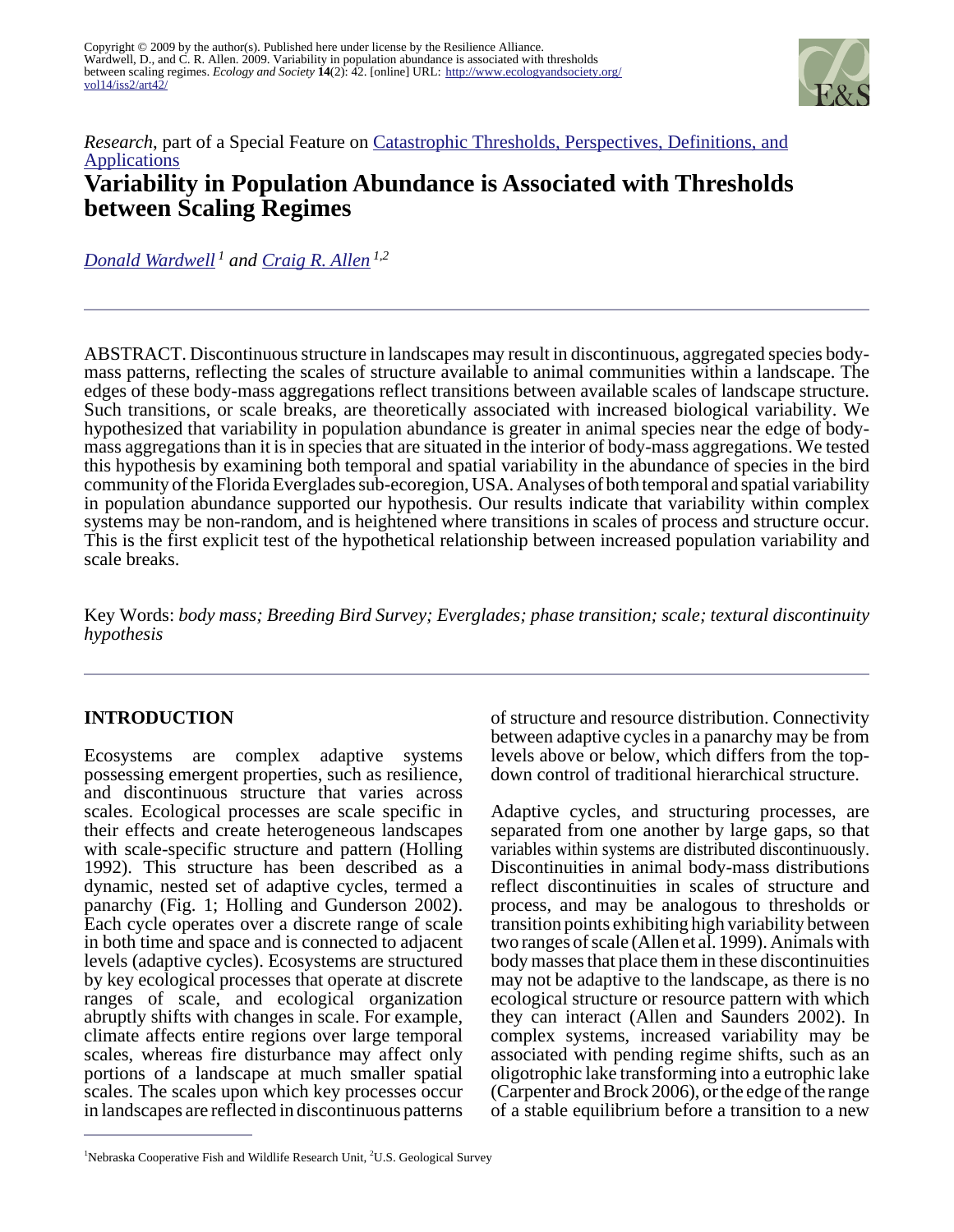**Fig. 1.** A panarchy. Three selected levels of a panarchy are illustrated, to emphasize the two connections that are critical in creating and sustaining adaptive capability. One is the "revolt" connection, which can cause a critical change in one cycle to cascade up to a vulnerable stage in a larger and slower one. The other is the "remember" connection, which facilitates renewal by drawing on the potential that has been accumulated and stored in a larger, slower cycle. The number of levels in a panarchy varies, is usually rather small, and corresponds to levels of scale present in a system. (Excerpted from L. H. Gunderson and C. S. Holling, editors. *Panarchy: understanding transformations in human and natural systems.* Copyright © 2001 by Island Press.)



domain (O'Neill et al. 1989). This has been documented for systems undergoing changes of regime (Kleinen et al. 2003, van Nes and Scheffer 2003, Oborny et al. 2005). There may be heightened variability of parameters proximate to discontinuities within systems as well, where discontinuities mark thresholds from one set and scale of controlling processes to another. Allen et al. (1999) hypothesized that biological phenomena associated with greater variability would be more likely to occur at discontinuities. In ecological systems, the analysis of body-mass distributions has been used to determine ecological discontinuities because body mass is an integrative variable allometric with many ecological attributes (Peterson et al. 1998). Allen et al. (1999) found that extinctions and successful invasions were, more often than expected, associated with the edge of body-mass aggregations in the Florida Everglades and other systems. Allen and Saunders (2002, 2006) found

that nomadic birds were more likely to occur at the edges of body-mass aggregations, and that distance to discontinuity in body-mass pattern was a better predictor of nomadism than diet. Nomadism is often linked with ecosystems that exhibit high variability in resource abundance in time and space.

Populations that exhibit higher variability may be more prone to extinction than those with lower variability (Pimm 1991, Belovsky et al. 1999, Vucetich et al. 2000). Given this and the evidence that populations situated at the edges of body-mass aggregations are also prone to extinction, Allen et al.'s (1999) model may be expanded to suggest that animals with body masses that place them close to discontinuities will exhibit higher variability in abundance than animals with body masses in the interior of body-mass aggregations. Increased environmental variability may enhance the effects of competition, amplifying the extinction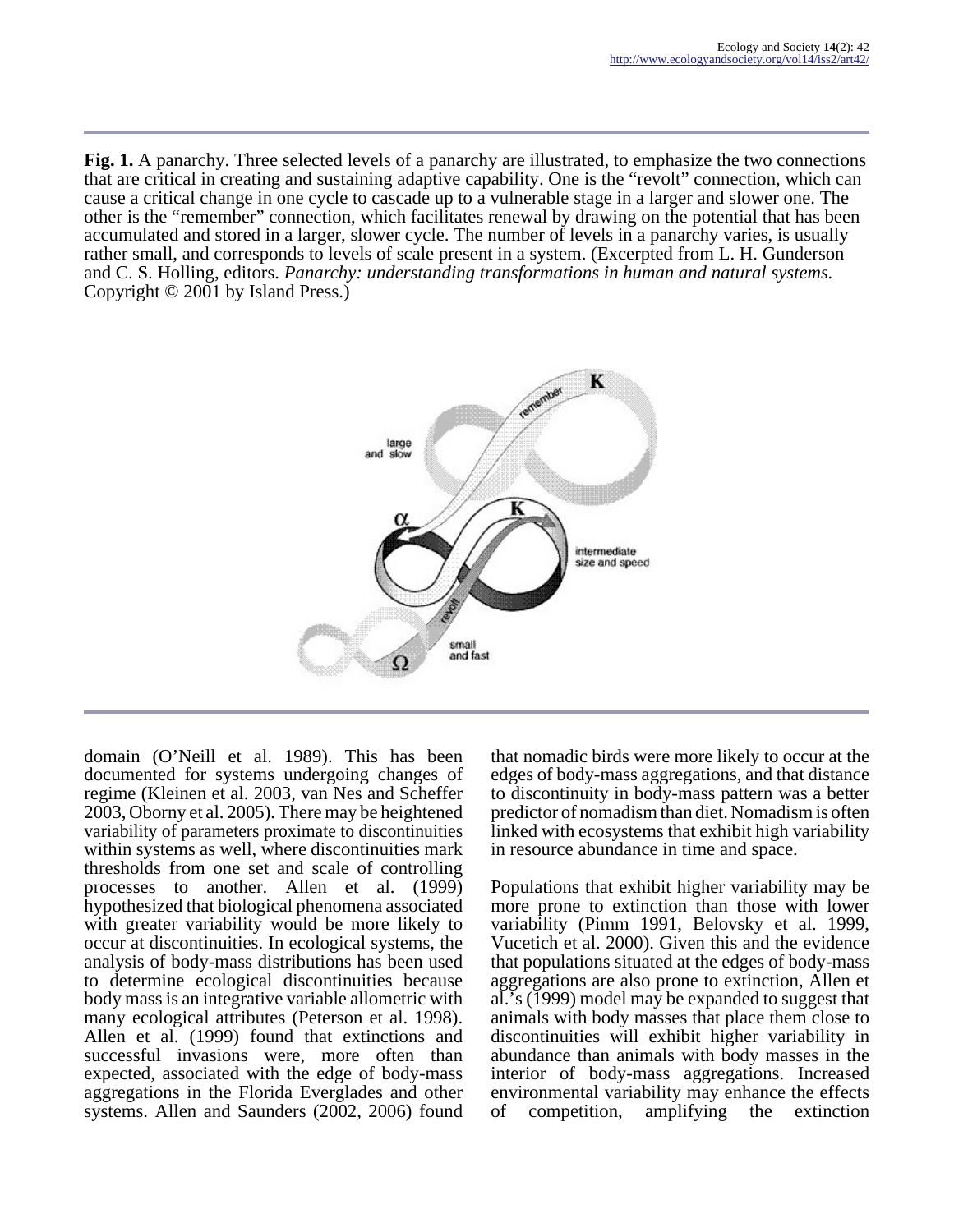probability (May 1973, Abrams 1999). May (1973) suggests that even a small amount of environmental variability may have a dramatic effect.

Understanding the role body-mass pattern plays in population variability could have important implications for conservation. Greater environmental variability at discontinuities may be reflected in increased variability in the abundance of species in both space and time. If it were possible to predict which species are likely to be more variable in abundance, then we might be able to determine which species are at an increased risk of extinction. Here, we examine temporal and spatial variability in avian population abundance in relation to a species' position relative to discontinuities in the body-mass distribution of Everglades birds. We hypothesize that species that are at or near the edge of body-mass aggregations will exhibit greater temporal and spatial variability in population abundance than birds with body masses that place them in the interior of body-mass aggregations.

### **METHODS**

Species distribution and body-mass estimates were determined for the avian fauna of the Florida Everglades sub-ecoregion using published data (Allen et al. 1999). Only species that had established breeding populations in the Everglades were included. Non-indigenous species were not included. Pelagic birds were also excluded because they interact with their environment differently than terrestrial species. In all cases, adult male and female body masses were averaged. We also used the discontinuity analyses published in Allen et al. (1999). That analysis was based on Gap Rarity Index (Restrepo et al. 1997) and was confirmed with split moving-window boundary (Webster 1978, Ludwig and Cornelius 1987) and hierarchical cluster analyses (SAS Institute 1999). The Gap Rarity Index uses simulations to compare observed bodymass distributions with a null distribution established by estimating a continuous unimodal kernel distribution of the log-transformed data (Silverman 1981). Gaps are defined as areas between successive body masses that significantly exceed the discontinuities generated by the null distribution. A species aggregation is a grouping of three or more species with body masses not exceeding the expectation of the null distribution. Species with body masses defining the upper and

lower edges of an aggregation have a distance to edge of zero. Distance to edge is determined for other species relative to the mass of the nearest edge defining species.

Population abundances were determined for Everglades birds using Breeding Bird Survey (BBS) data. We selected seven BBS routes (Devil's Garden, Flamingo, Holey Land, Homestead, Pinecrest, Sunniland, and Weaver Station; BBS 2005) from the Everglades sub-ecoregion (Broward, Collier, Hendry, Lee, Miami-Dade, Monroe, and Palm Beach counties) in Florida that had data from 1999 to 2003 (Fig. 2). This time-span was the most recent 5-year period of data available at the inception of our study.

We used the same species list for each route; however, the same birds were not always present on each route. For each species, the coefficient of variation (CV) was determined for each route over the 5-year study period. We used CV because it allowed us to compare the variation of bird populations, which often exhibit substantially different means. We also ascertained CVs of each species across all seven routes for each year to evaluate differences in spatial variability of population abundance. The CVs of edge species were compared with those of interior species using distance-to-edge as the metric of analysis. Distanceto-edge is a measure of a species' proximity (in  $log_{10}$ ) body mass) to the edge of its body-mass aggregation. Those species directly on the edge of an aggregation have a distance-to-edge of zero. For interior species, the distance was measured to the closest edge (Fig. 3). There were cases where a species was observed in only 1 year of our temporal analyses. In these cases, CVs were calculated to be 223.6, regardless of the number of individuals detected in the 1 year. Similarly, there were cases in the spatial analyses where species were detected at only one site, yielding a CV of 264.6 regardless of the number of individuals detected at the one site. We did not consider these cases in our analyses of spatial and temporal abundance.

We used a generalized linear model with normal error distribution for analysis of temporal variability in population abundance. In our model, CV was the dependent variable and distance-to-edge was the independent variable. A generalized linear model with normal error distribution also was employed to evaluate spatial variability in population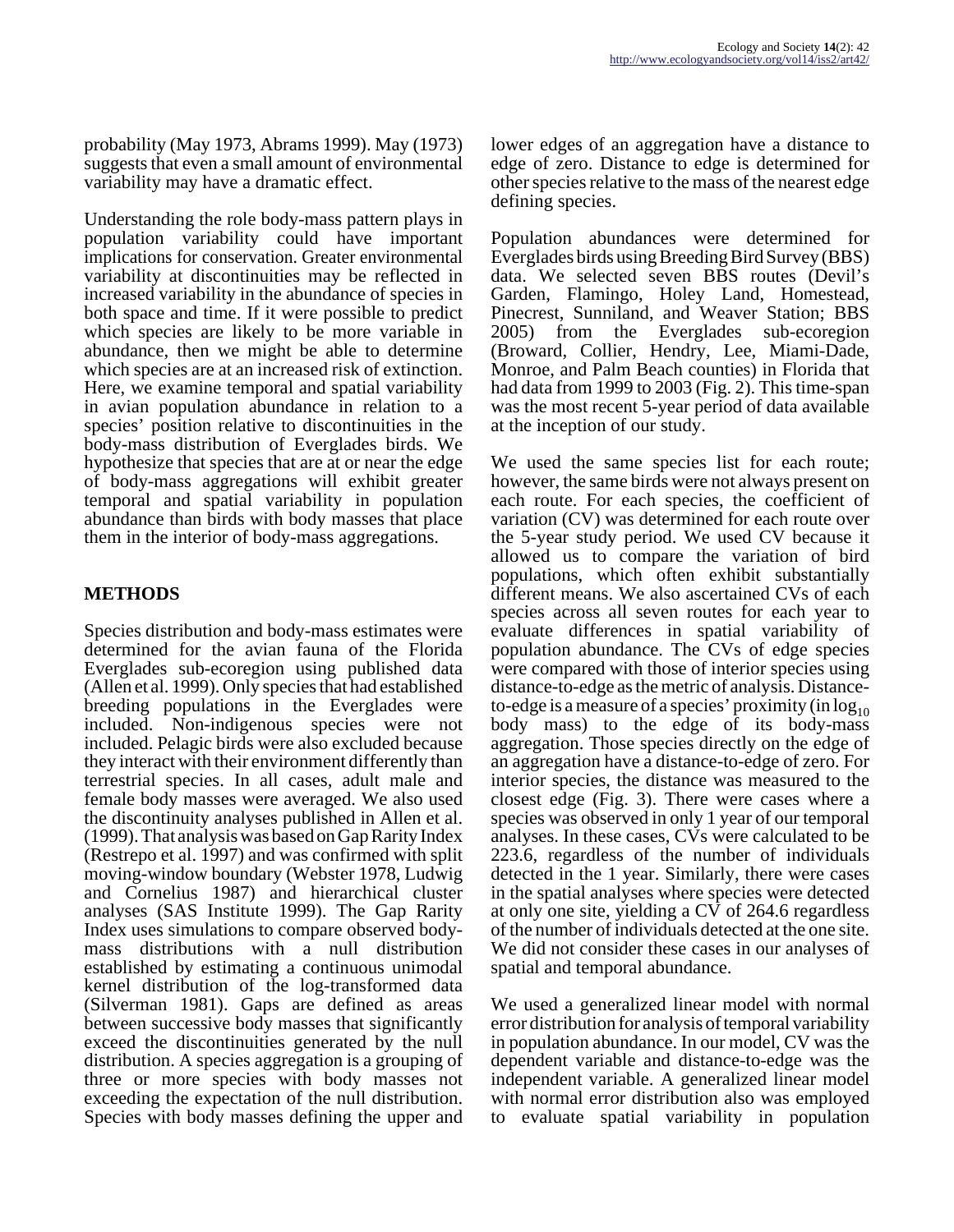**Fig. 2.** Map of southern Florida with Breeding Bird Survey routes used for this study. Routes include Devil's Garden, Holey Land, Homestead, Pinecrest, Sunniland, Weaver's Station, and Flamingo.



abundance. Coefficient of variation was the dependent variable and distance-to-edge was the independent variable. We used SAS (Statistical Analysis System) version 9.1 (©2002-2003) for our generalized linear model analyses.

#### **RESULTS**

The Everglades bird species distribution was discontinuous, and consisted of 13 body-mass aggregations defined by 12 discontinuities (Allen et al. 1999; Appendix 1). The BBS provided abundance data for 97 of 106 birds in the Florida Everglades species list. Many of the 97 species for

which abundance data were collected were not present at all seven routes. Coefficients of variation for these species were determined for the routes with abundance data, which in some cases was for only one route (Appendix I).

There were outliers in the data (Fig. 4). The bluegray gnatcatcher (*Polioptila caerulea*), prairie warbler (*Dendroica discolor*), and northern parula (*Parula americana*) exhibited relatively extreme distances to the edge of their body-mass aggregation (distances were greater than 0.14). Therefore, these outliers were removed from the data associated with these species and the analyses were performed with the truncated data.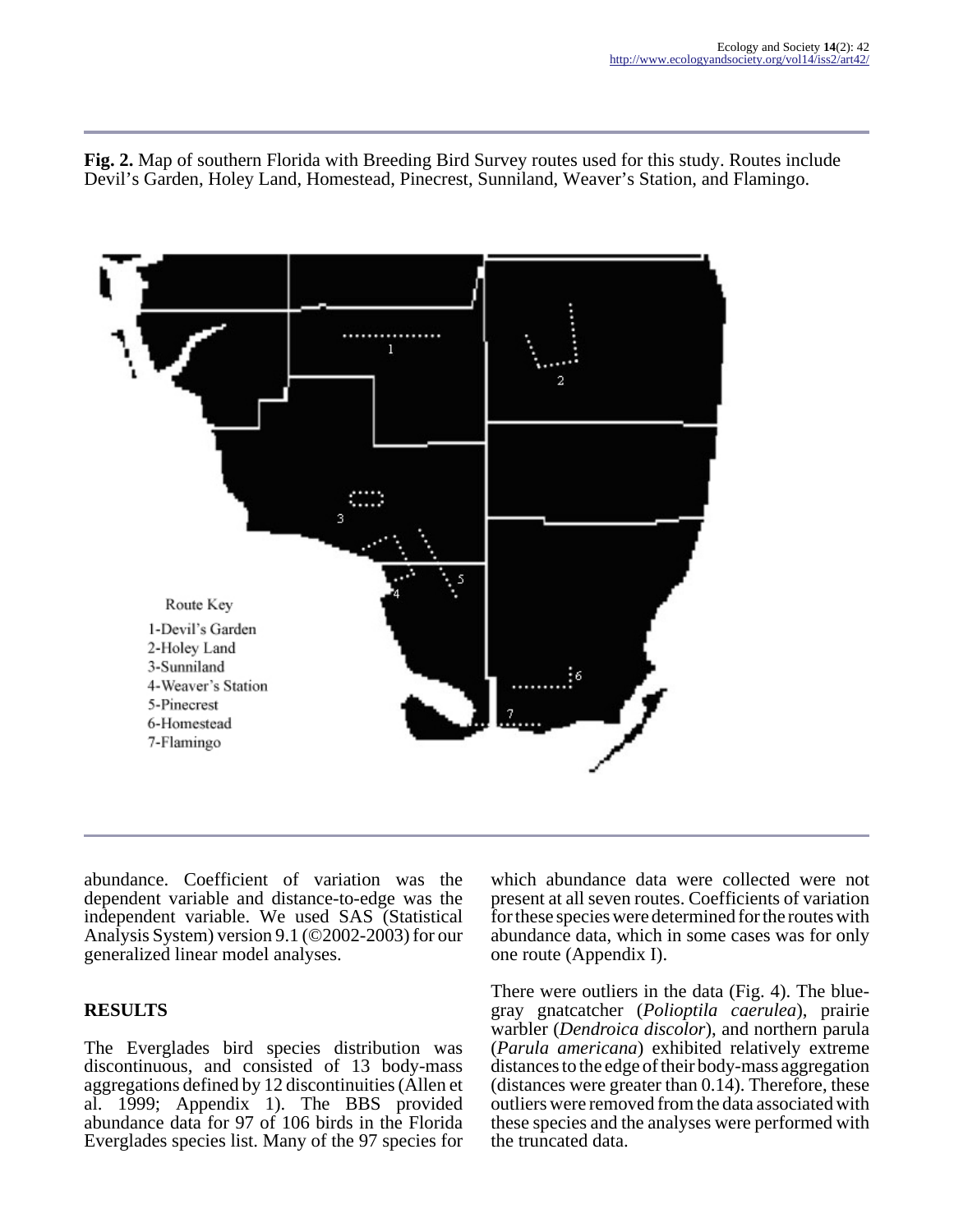**Fig. 3.** Possible relationships between coefficient of variation (CV) in population abundance in time and space and position of species body mass relative to discontinuities. A) CV is larger in species proximal to discontinuities. B) CV is smaller in species proximal to discontinuities. C) CV is random with respect to proximity to discontinuities.

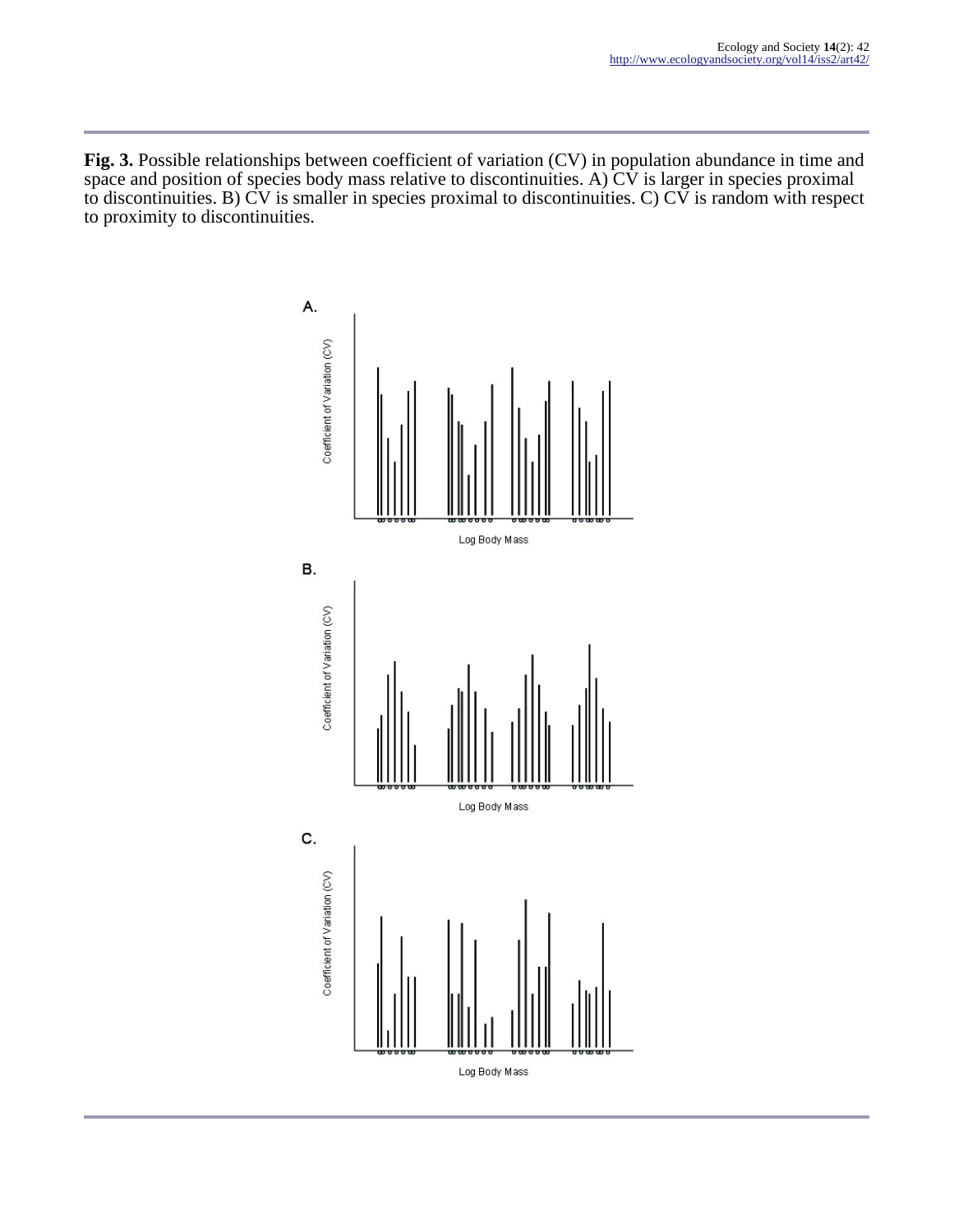**Fig. 4.** Plots of coefficient of variation (CV) in relation to distance-to-edge (edge) for temporal analysis (A) and spatial analysis (B) of bird species of the Florida Everglades sub-ecoregion. Each point (diamond) represents one species at one BBS route and their respective CV and edge. Outliers (dashed square) and data removed due to insufficient observations (oval) are highlighted.

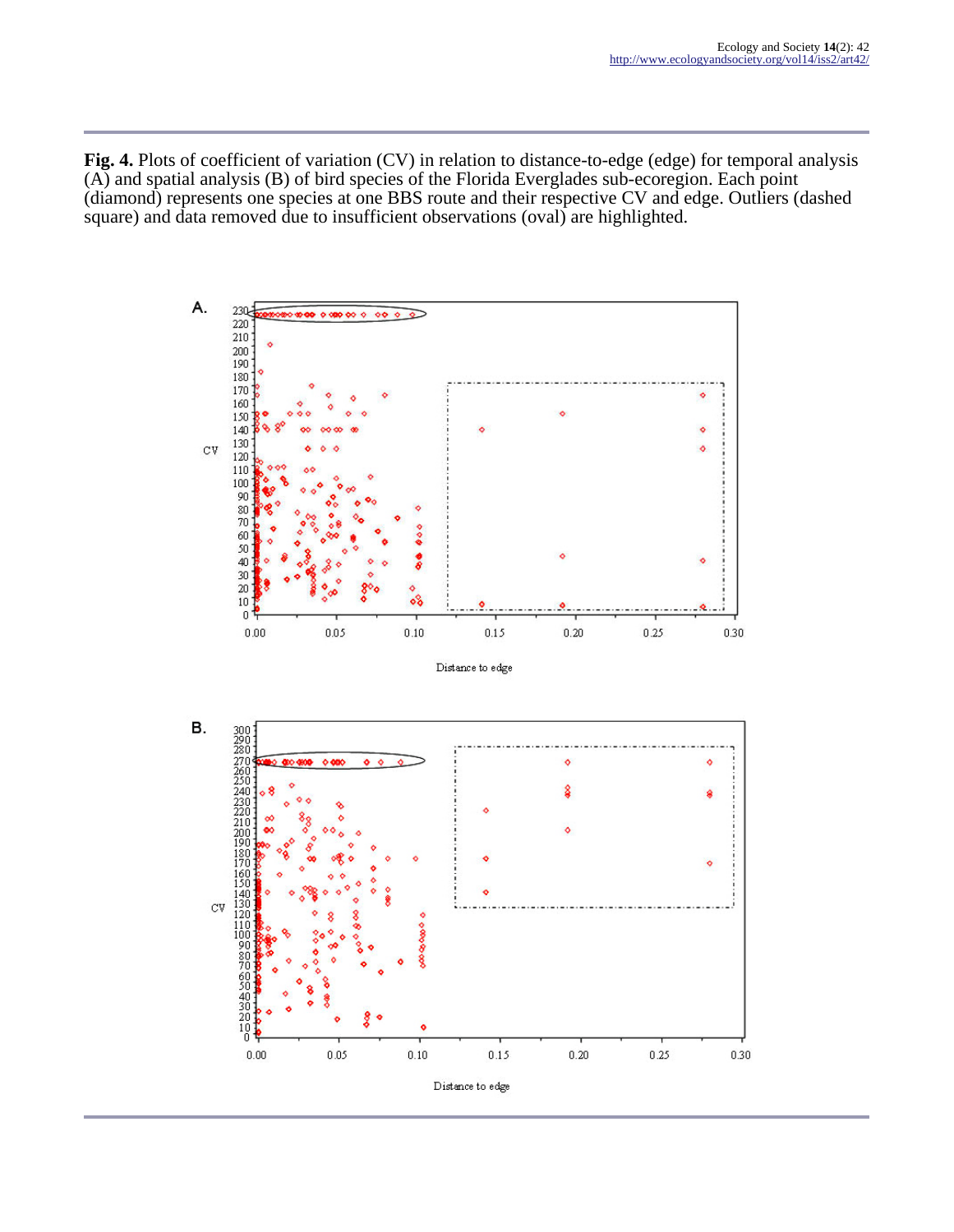**Table 1.** ANOVA table from temporal analysis of the relationship between coefficient of variation and distance-to-edge of body-mass aggregations (A) and spatial analysis of the relationship between coefficient of variation and distance-to-edge of body-mass aggregations (B) of bird species of the Florida Everglades sub-ecoregion. Includes source, degrees of freedom (DF), Sum of squares (SS), Mean squares (MS), F values, associated probability values, as well as estimates of "distance-to-edge" and associated standard errors.

| Source                        | DF  | SS                      | <b>MS</b> | F Value | Pr > F  |
|-------------------------------|-----|-------------------------|-----------|---------|---------|
| $\mathbf{A}$ .                |     |                         |           |         |         |
| Model                         | 1   | 17269.6                 | 17269.6   | 11.64   | < 0.001 |
| Error                         | 441 | 654312.0                | 1483.7    |         |         |
| Total                         | 442 | 671581.6                |           |         |         |
| Estimate of "edge" = $-207.1$ |     | Standard error $= 60.7$ |           |         |         |
| В.                            |     |                         |           |         |         |
| Model                         | 1   | 28122.2                 | 28122.2   | 9.35    | 0.002   |
| Error                         | 333 | 1001776.7               | 3008.3    |         |         |
| Total                         | 334 | 1029898.9               |           |         |         |
| Estimate of "edge" = $-303.9$ |     | Standard error $= 99.4$ |           |         |         |

An effect (F = 11.64; df = 1, 441;  $P = 0.001$ ) of distance-to-edge was demonstrated in the analysis of temporal variability (Table 1A). The species exhibiting larger CVs are closer to their respective aggregation edges (Fig. 5). Conversely, species that are furthest from the edge of their aggregations exhibit relatively low CVs. Analysis of spatial variability in population abundance also revealed a statistically significant effect ( $F = 9.35$ ; df = 1, 333;  $P = 0.002$ ; Table 1B) of distance-to-edge. The linear regression of the data reveals a similar pattern to that of the temporal variability analysis—a negative relationship between CV and distance-to-edge (Fig. 6). In fact, the slope is steeper than in the temporal analysis. These results both support the model presented in Fig. 3(A). Variation in abundance, in both time and space, is non-randomly distributed in terms of discontinuities in body-mass distributions. Species with masses that place them closer to discontinuities have more variable populations.

# **DISCUSSION**

Analysis of both temporal and spatial variability in population abundance supports our hypothesis that variation is increased at the gaps in body-mass distributions that represent abrupt changes in scale. There is a relationship between variability and distance to the edge of body-mass aggregations (Figs. 5 and 6), evidence that, in the Everglades' bird community, species with body masses nearer to discontinuities are more likely to have fluctuating abundance in time and space than other species. This study examined trends across the whole range of scales; however, it may be of interest to determine scale-specific relationships between variability and location within a scale or body-mass aggregation.

Allen et al. (1999) proposed that biological phenomena associated with greater environmental variability (e.g., nomadism and invasion/exinction)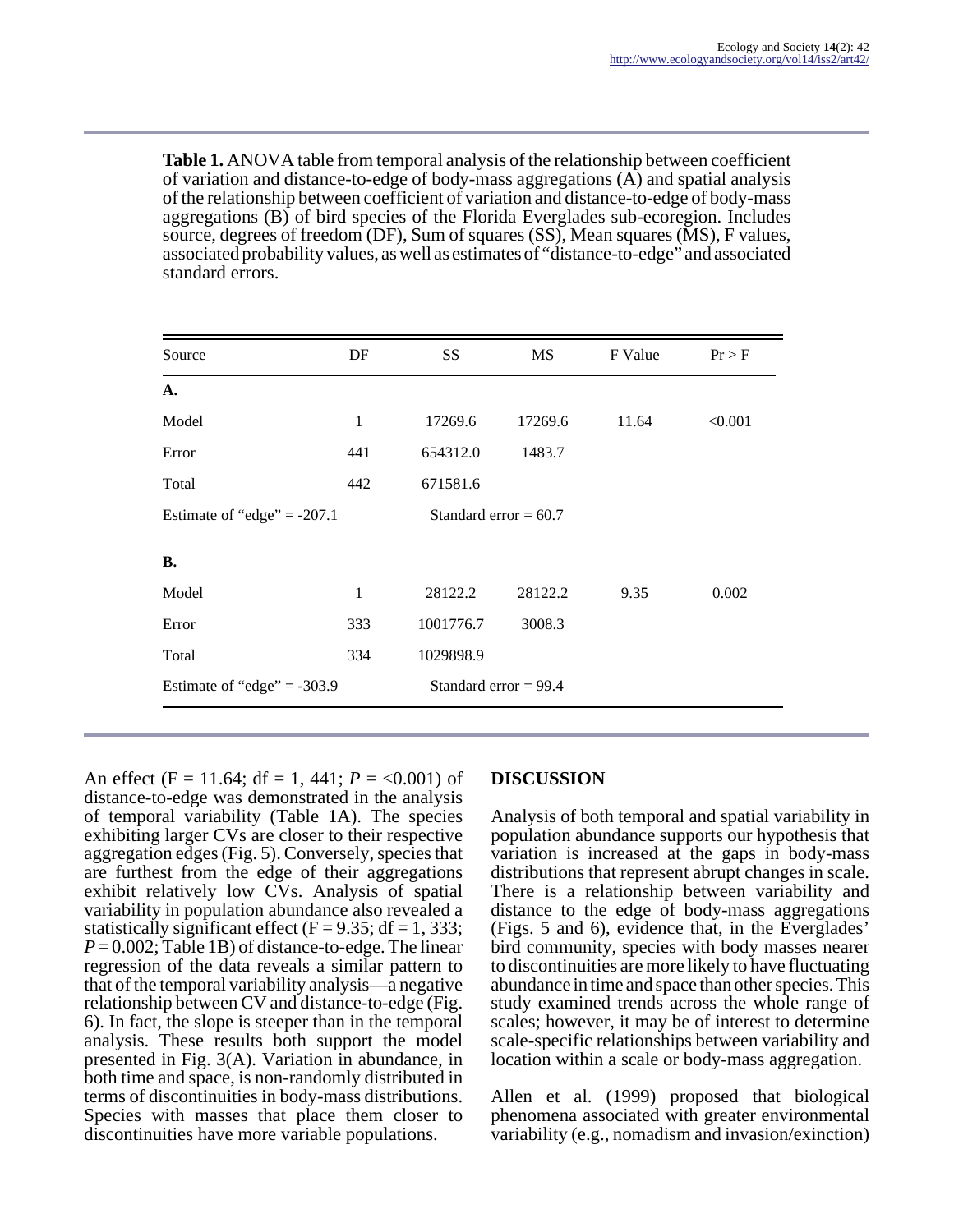**Fig. 5.** Plot of coefficient of variation (CV) in relation to distance-to-edge (edge) of truncated data for temporal analysis of bird species of the Florida Everglades sub-ecoregion. Each point (diamond) represents one species at one BBS route and their respective CV and edge. The regression line (solid line) is accompanied by its 95% confidence limits (dashed line).



are more likely to occur in species located near the edges of body-mass aggregations. Subsequent research has supported their contention (Allen and Saunders 2002, 2006—nomadism; Skillen and Maurer 2007—decline; C. R. Allen, unpublished data—migration), but the idea that the edges of body-mass aggregations are associated with greater variability has not been explicitly tested. These gaps and edge areas may represent scale breaks, where it has been hypothesized that high variability should exist in biological systems (Wiens 1989). Our analyses measure environmental variability using population abundance. The results provide evidence that spatial and temporal variability is greater with increased proximity to discontinuities.

We detected a relationship between CV of population abundance and distance to discontinuities despite some inherent weaknesses in our analyses. Nine of the species had no data at all and many others had data for some of the BBS routes, but not all seven. It may be that certain species have a limited range within the Everglades and, thus, would not occur in all of the routes we employed. There may be inherent biases in the collection methods of BBS data (Sauer et al. 1994) and the uncertainty of the species distribution (Allen et al. 1999). Minimal detectability of interior habitat species, observer differences, and limited surveys (one per route per year) are problems associated with BBS data (Sauer et al. 1994). Imperfect detectability of these surveys has several potential effects on CV. Population means approaching zero are more sensitive to changes in standard deviation. For example, some of the species in our study were detected in only 1 year of the 5-year period of our temporal analyses.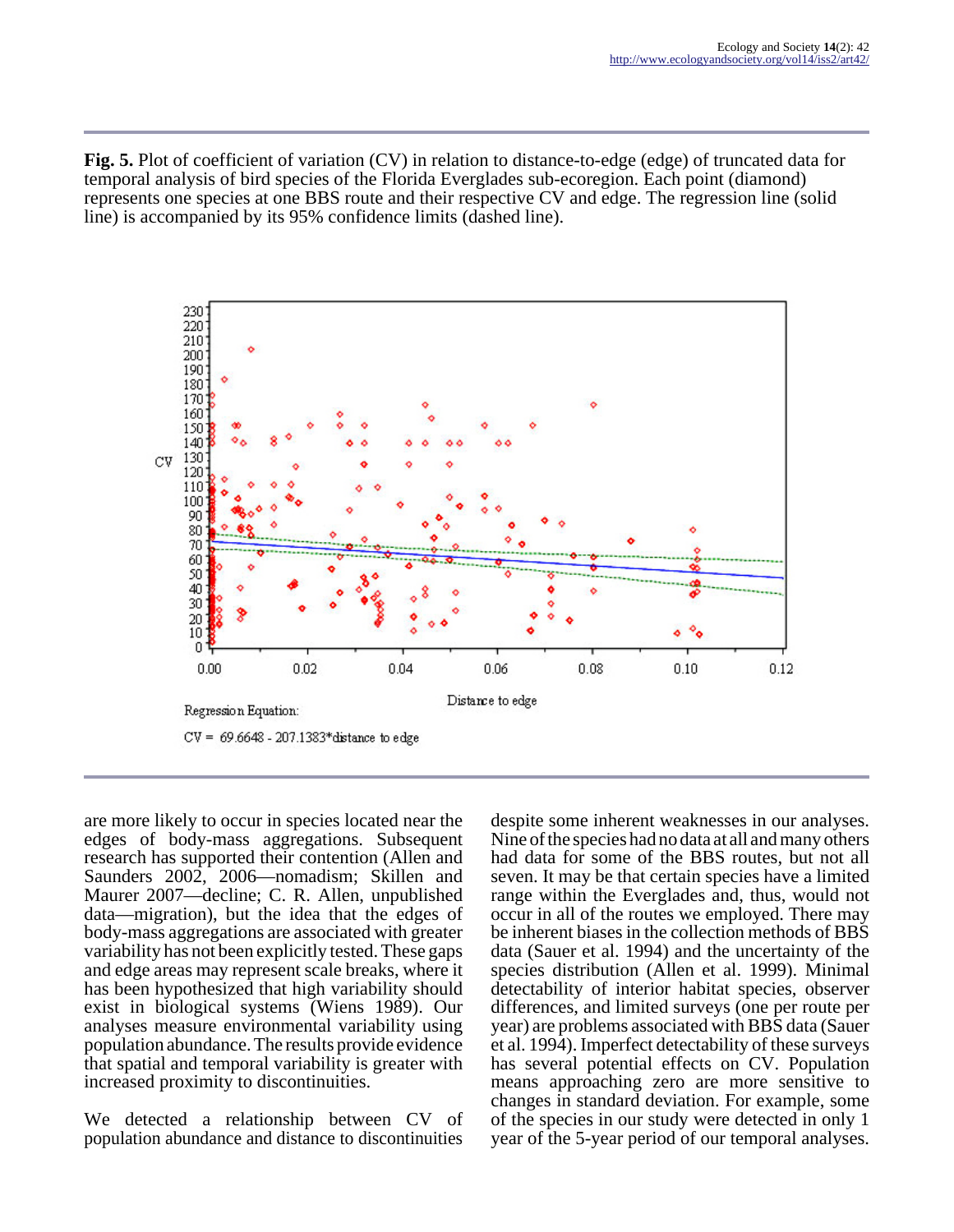**Fig. 6.** Plot of coefficient of variation (CV) in relation to distance-to-edge (edge) of truncated data for spatial analysis of bird species of the Florida Everglades sub-ecoregion. Each point (diamond) represents one species during 1 year and their respective CV and edge. The regression line (solid line) is accompanied by its 95% confidence limits (dashed line).



In these cases, CVs were calculated to be 223.6, regardless of the number of individuals detected in the 1 year. Also, observer differences may be increasing CVs. Less experienced observers may be counting less efficiently than more experienced observers, creating great variation between counts. These and other imperfections of BBS detectability may be clouding our ability to detect an even stronger relationship between variability in population abundance and CV. The distribution we used (published in Allen et al. 1999) excludes nonindigenous species. Inclusion of non-indigenous species, which are more likely to be located at bodymass aggregation edges (Allen et al. 1999) and more likely to have variable populations, may produce different results. Finally, we use only one community in these analyses and we measure

variability over a relatively short 5-year time period. Testing our hypothesis in more communities and across longer periods of time would likely improve our understanding of the relationship between scale changes and variability in population abundance.

Locating within-system thresholds also may provide an alternative method of identifying discontinuities in data such as body-mass distributions. Currently, there are several methods employed in determining discontinuities in animal body-mass distributions, including Gap Rarity Index (Restrepo et al. 1997), Cluster analysis (SAS Institute 1999), Bayesian CART analyses (Chipman et al. 1998, Bremner and Taplin 2004), and kernel density estimation (Havlicek and Carpenter 2001). Using data independent of body mass, such as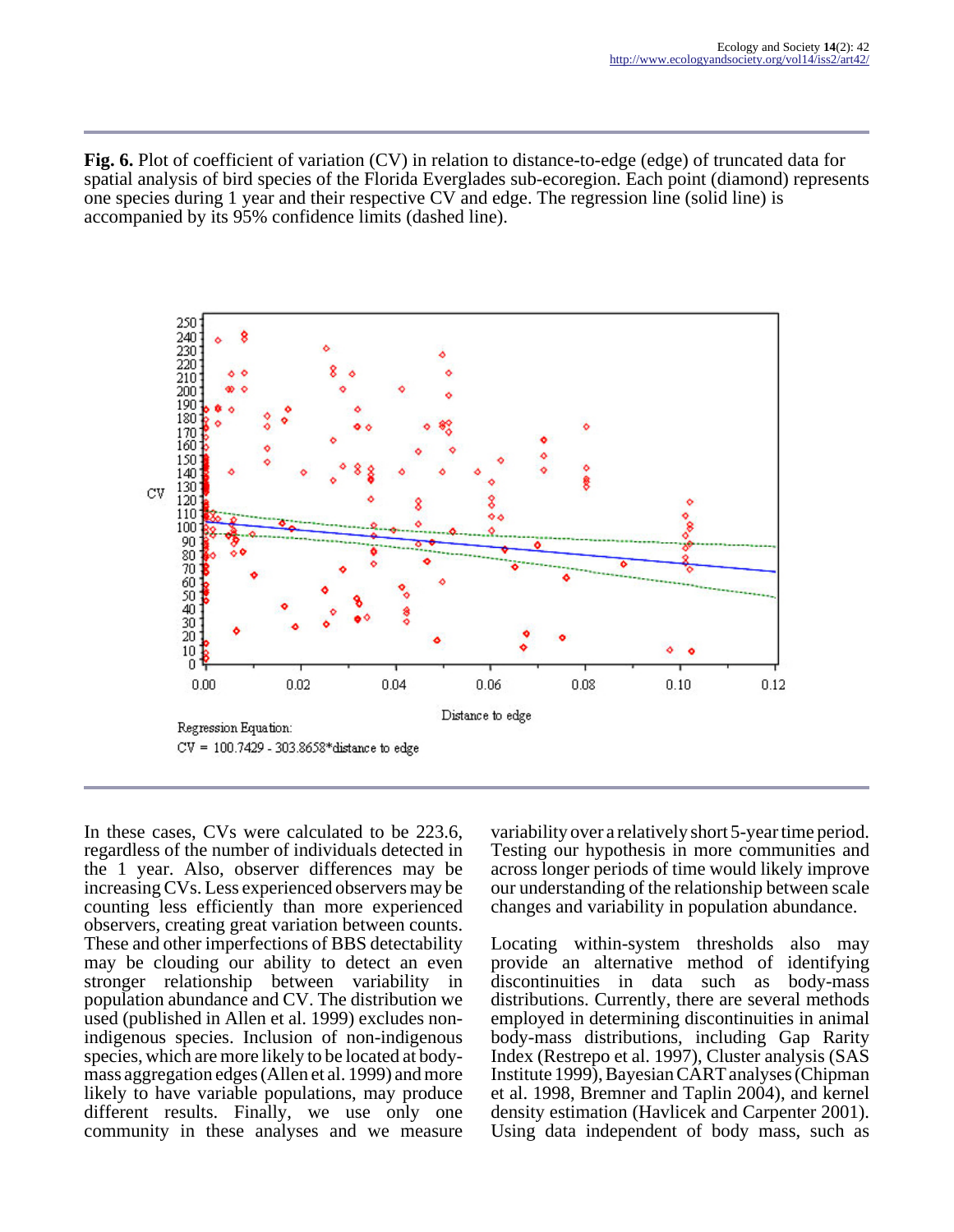population variability, to identify discontinuities and cross-scale structure may increase the robustness of discontinuity analyses and assuage some of the earlier criticisms leveled at the detection of structure in body-mass distributions (Manly 1996, Siemann and Brown 1999).

Carpenter and Brock (2006) demonstrated that increasing variance is an indicator of impending ecological transitions. They suggest that certain parameters of complex systems become more variable as they approach thresholds that occur when lakes change state. We show that variability within complex systems may be non-random, and is heightened where shifts in scales of process and structure occur, that is, where within-system thresholds occur. This suggests that it is possible to identify those variables that are most likely to exhibit increased variability before regime shifts. This would greatly simplify monitoring established to determine when there is an increased probability of changing the state of a system.

*Responses to this article can be read online at: [http://www](http://www.ecologyandsociety.org/vol14/iss2/art42/responses/).ecologyandsociety.org/vol14/iss2/art42/ responses/*

#### **Acknowledgments:**

*The Nebraska Cooperative Fish and Wildlife Research Unit is jointly supported by a cooperative agreement between the United States Geological Survey, the Nebraska Game and Parks Commission, the University of Nebraska, the United States Fish and Wildlife Service, and the Wildlife Management Institute.* 

## **LITERATURE CITED**

**Abrams, P. A.** 1999. Is predator-mediated coexistence possible in unstable systems? *Ecology* **80**:608–621.

**Allen, C. R., E. A. Forys, and C. S. Holling.** 1999. Body mass patterns predict invasions and extinctions in transforming landscapes. *Ecosystems* **2**:114–121.

**Allen, C. R., and D. A. Saunders.** 2002. Variability between scales: predictors of nomadism in birds of an Australian Mediterranean-climate ecosystem. *Ecosystems* **5**:348–359.

**Allen, C. R., and D. A. Saunders.** 2006. Multimodel inference and the understanding of complexity, discontinuity, and nomadism. *Ecosystems* **9**:694–699.

**Belovsky, G. E., C. Mellison, C. Larson, and P. A. van Zandt.** 1999. Experimental studies of extinction dynamics. *Science* **286**:1175–1177.

**Breeding Bird Survey.** 2005. *Raw BBS data search menu.* United States Geological Survey, Washington, D.C., USA. [online] URL: [http://www.pwrc.usgs.gov/](http://www.pwrc.usgs.gov/bbs/retrieval/menu.cfm) [bbs/retrieval/menu.cfm.](http://www.pwrc.usgs.gov/bbs/retrieval/menu.cfm)

**Bremner, A. P., and R. H. Taplin.** 2004. Performance of a localized tree splitting criterion in tree averaging. *Australia and New Zealand Journal of Statistics* **46**:583–599.

**Carpenter, S. R., and W. A. Brock.** 2006. Rising variance: a leading indicator of ecological transition. *Ecology Letters* **9**:311–318.

**Chipman, H. A., E. L. George, and R. E. McCulloch.** 1998. Bayesian CART model search: rejoinder. *Journal of American Statistical Association* **93**:957–960.

**Havlicek, T. D., and S. R. Carpenter.** 2001. Pelagic species size distributions in lakes: are they discontinuous? *Limnology and Oceanography* **46**:1021–1033.

**Holling, C. S.** 1992. Cross-scale morphology, geometry, and dynamics of ecosystems. *Ecological Monographs* **62**:447–502.

**Holling, C. S., and L. H. Gunderson.** 2002. *Panarchy: understanding transformations in human and natural systems.* Island Press, Washington, D.C., USA.

**Kleinen, T., H. Held, and G. Petschel-Held.** 2003. The potential role of spectral properties in detecting thresholds in the earth system: application to the thermohaline circulation. *Ocean Dynamics* **53**:53– 63.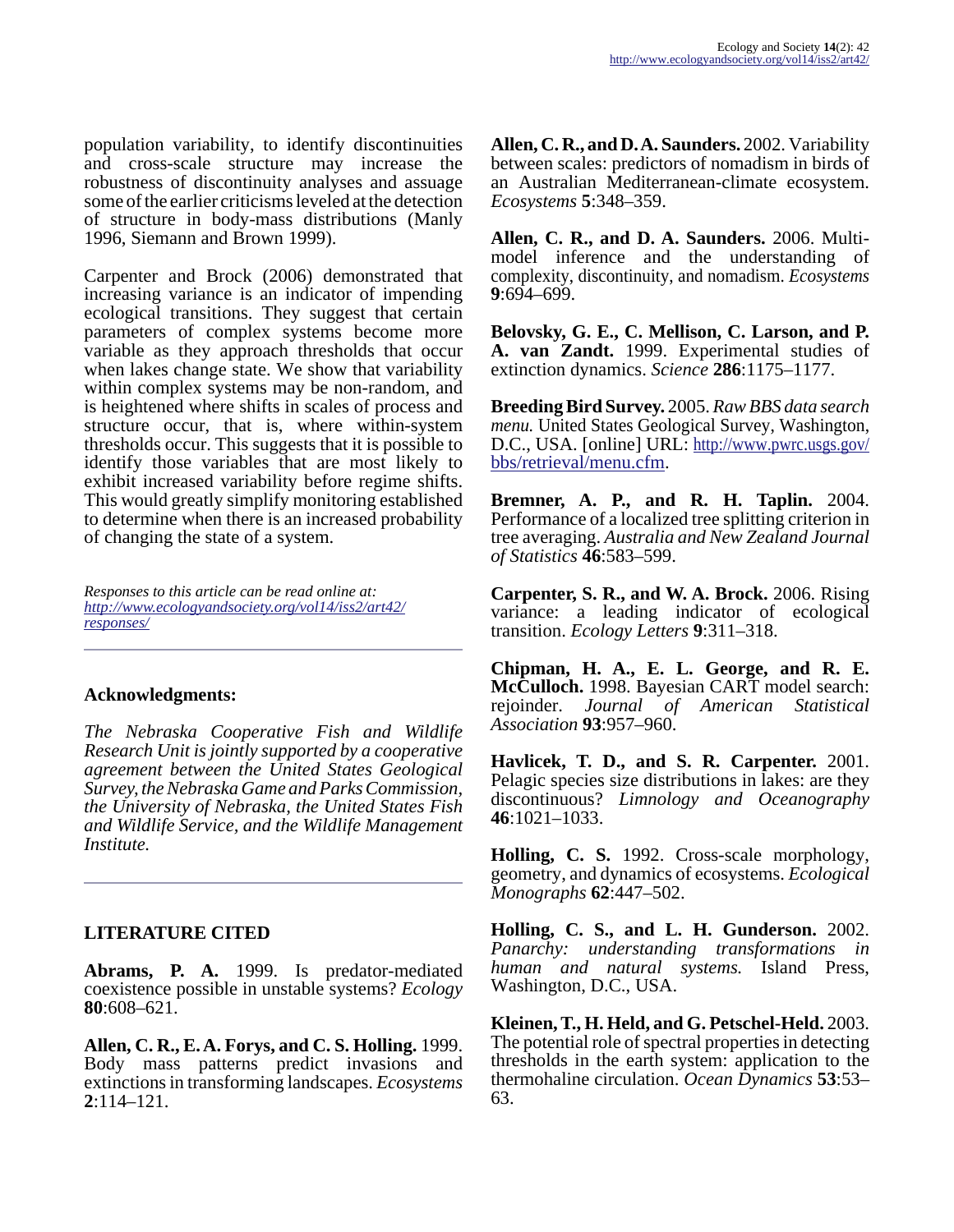**Ludwig, J. A., and J. M. Cornelius.** 1987. Locating discontinuities along ecological gradients. *Ecology* **68**:448–450.

**Manly, B. F. J.** 1996. Are there clumps in body– size distributions? *Ecology* **77**:81–86.

**May, R. M.** 1973. Stability in randomly fluctuating versus deterministic environments. *The American Naturalist* **107**:621–650.

**Oborny, B., G. Meszena, and G. Szabo.** 2005. Dynamics of populations on the verge of extinction. *Oikos* **109**:291–296.

**O'Neill, R. V., A. R. Johnson, and A. W. King.** 1989. A hierarchical framework for the analysis of scale. *Landscape Ecology* **3**:193–205

**Peterson G., C. R. Allen, C. S. Holling.** 1998. Ecological resilience, biodiversity, and scale. *Ecosystems* **1**:6–18.

**Pimm, S. L.** 1991. *Balance of nature?* The University of Chicago Press, Chicago, Illinois, USA.

**Restrepo C., L. M. Renjifo, and P. Marples.** 1997. Frugivorous birds in fragmented neotropical montane forests: landscape pattern and body mass distribution. Pages 171–189 *in* W. F. Laurance, R. O. Bierregaard, and C. Moritz, editors. *Tropical forest remnants: ecology, management and conservation of fragmented communities.* University of Chicago Press, Chicago, Illinois, USA.

**SAS Inststitute Inc.** 1999. *SAS/STAT user's guide.* Version 8. Volume 2. SAS Institute Inc., Cary, North Carolina, USA.

**Sauer, J. R., B. G. Peterjohn, and W. A. Link.** 1994. Observer differences in the North American Breeding Bird Survey. *The Auk* **111**:50–62.

**Siemann, E., and J. H. Brown.** 1999. Gaps in mammalian body size distributions reexamined. *Ecology* **80**:2788–2792.

**Silverman, B. W.** 1981. Using kernel density estimates to investigate multimodality. *Journal of the Royal Statistical Society B* **43**:97–99.

**Skillen, J. J., and B. A. Mauer.** 2007. The ecological significance of discontinuities in body mass distributions. *In* C. R. Allen and C. S. Holling, editors. *Discontinuity theory.* University of Chicago Press, Chicago, Illinois, USA. In press.

**van Nes, E. H., and M. Scheffer.** 2003. Alternative attractors may boost uncertainty and sensitivity in ecological models. *Ecological Modelling* **159**:117– 124.

**Vucetich, J. A., T. A. Waite, L. Qvarnemark, and S. Ibarguen.** 2000. Population variability and extinction risk. *Conservation Biology* **14**:1704– 1714.

**Webster, R.** 1978. Optimally partitioning soil transects. *Journal of Soil Science* **29**:388–402.

**Wiens, J. A.** 1989. Spatial scaling in ecology. *Functional Ecology* **3**:385–97.